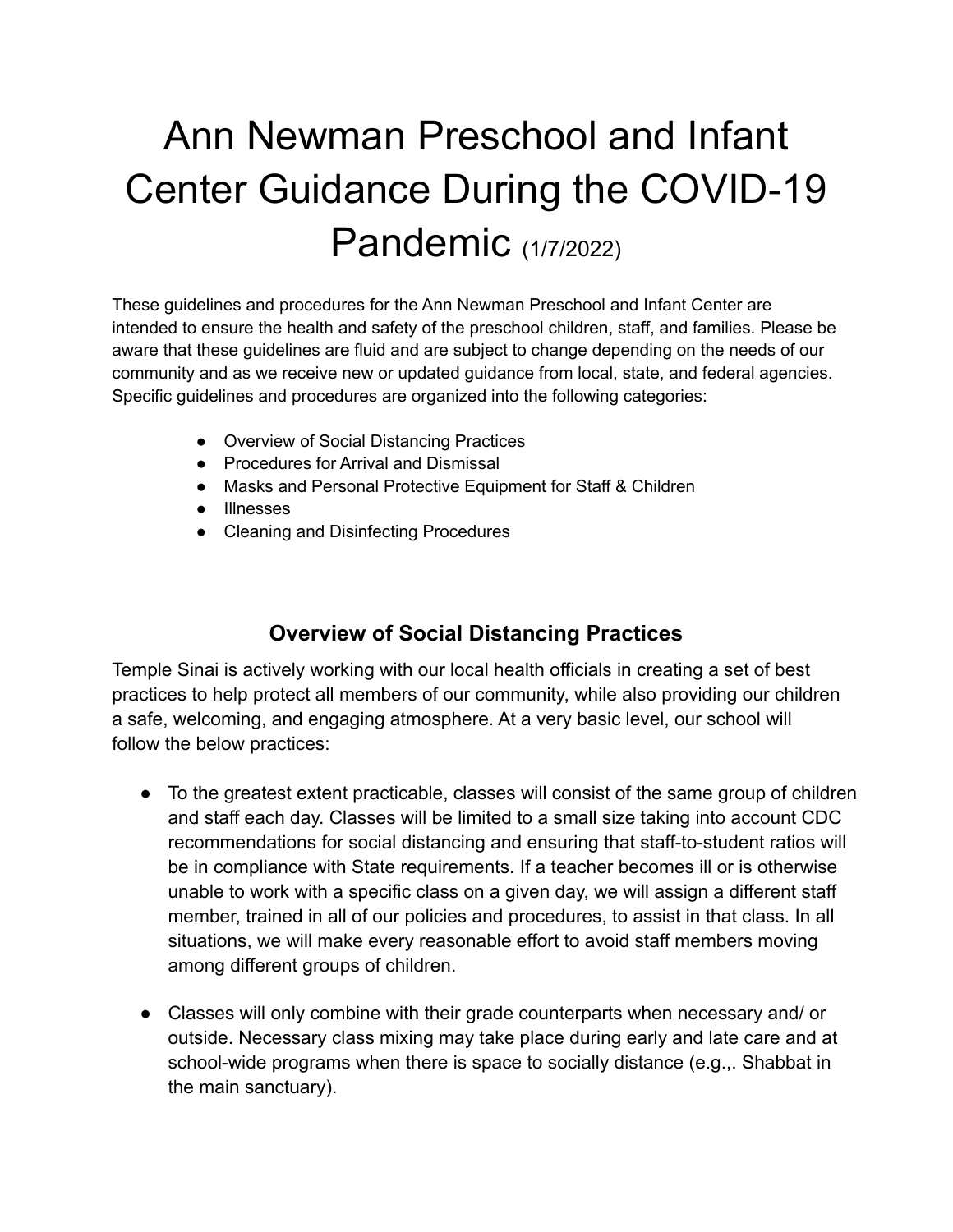# **Procedures for Arrival and Dismissal**

Preschool staff will utilize the following procedures each day for the arrival and departure of children.

## **General Procedures for Both Arrival and Dismissal**

- Drop-off and pick-up will take place outside the preschool entrance. Families will bring children to the door where a designated staff member will check-in the child/ren.
	- $\circ$  Temperatures will be taken in the classroom once all children have arrived for the day. If a child presents a temperature they will be rechecked with an ear thermometer.
	- o Parents/caregivers must wear a face covering, which covers their noses and mouths, during arrival and dismissal when (a) they might be within 6 feet from the staff members **or** (b) they are not vaccinated.
	- $\circ$  We recommend that older individuals (e.g., grandparents) or those with serious underlying medical conditions *not* pick up children, as they are at higher risk for severe illness from COVID-19.
	- Although we strive to have an "open door policy" for our families, in our effort to protect the school environment, for the foreseeable future, **a child's parents or caregivers will NOT be permitted to enter the school wing, absent extraordinary circumstances to be determined by the School Director or her designee**. The FOB system will not be operational for the doors to the school wing.

#### **Additional Drop off and Pick up Information:**

1. Because there will not be sufficient time for parents/caregivers to share important information about their child with the child's teacher at drop-off, we urge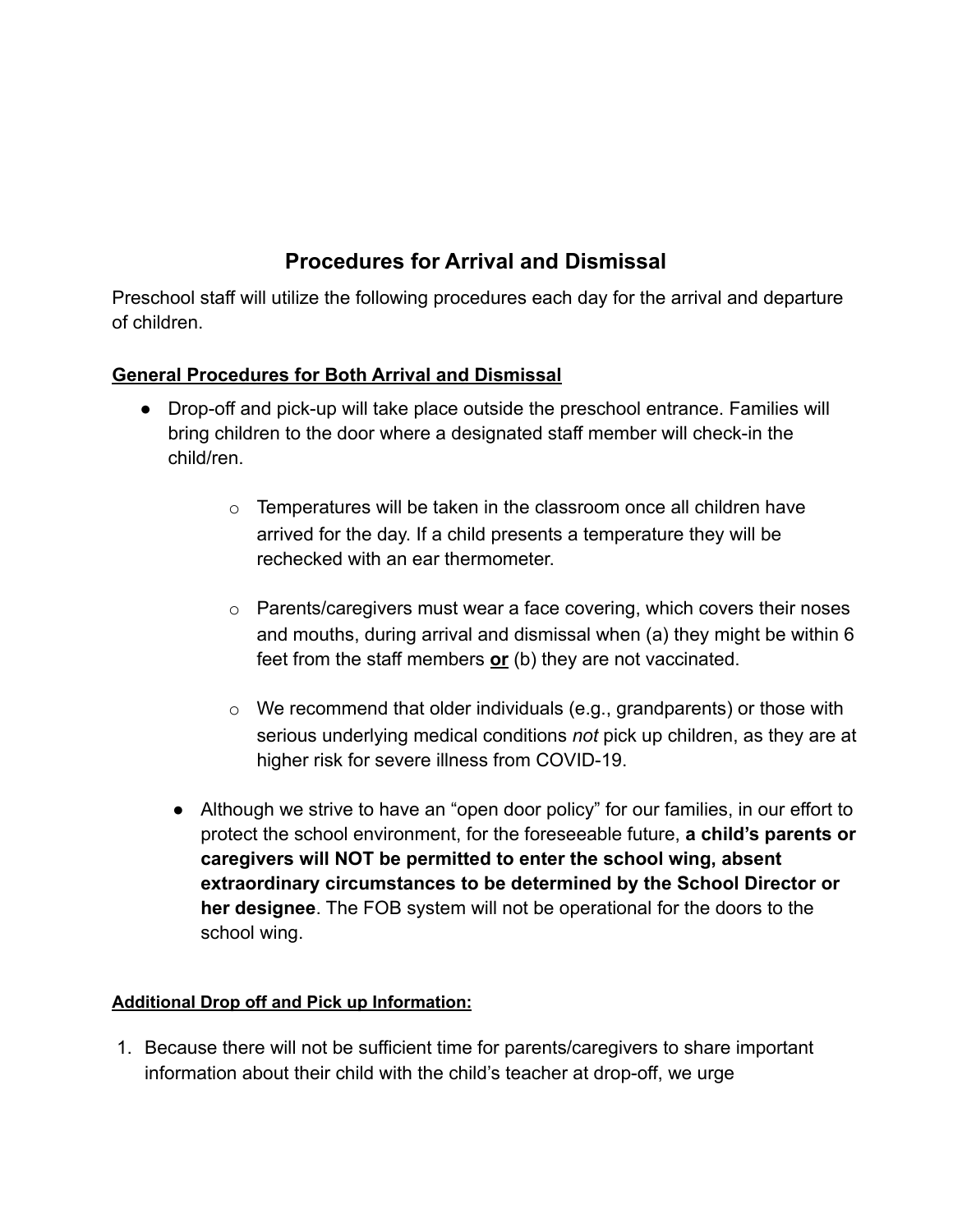parents/caregivers to contact their child's teacher via email or ProCare (or to contact the Director), if there is information that the child's teacher should know for the day.

- 2. Children will wash hands upon arrival and before they get into their classroom.
- 3. Children in the Infant Center will be carried from the building entrance into the Infant Center by a staff member.

# **Masks and Personal Protective Equipment for Staff & Children**

- All Temple Sinai staff will cover their mouths and noses with a face mask or cloth face covering when indoors. When outdoors, staff will cover their mouths and noses with a face mask or cloth face covering unless the staff member can ensure that they will not be within 6 feet of children or other staff.
- We will NOT put a face mask or cloth face covering on babies and children under age 2 because of the danger of suffocation.
- Children age 2 and older are required to wear a face mask or face covering.
	- $\circ$  If a child is unable to remove the mask/covering without assistance, the child will not be required to wear the mask/covering. Staff will help children practice wearing and removing their mask/face covering.
	- $\circ$  If a child is fidgeting with their face mask/covering, staff will have the child remove the face mask/covering and will put it in a bag labeled with the child's name. Staff will then have the child wash his or her hands.. Staff will also notify the child's parents that the child is having difficulty wearing their mask throughout the day.
	- Priority will be placed on having children wear masks indoors and when children are more likely to be within 6 feet of other children or staff.
	- Temple Sinai staff must wear surgical masks or KN95 masks. Cloth masks will not longer be accepted as a face covering.
	- Temple Sinai staff will be trained on how to properly wear and dispose of personal protective equipment, including masks, face shields, and gloves.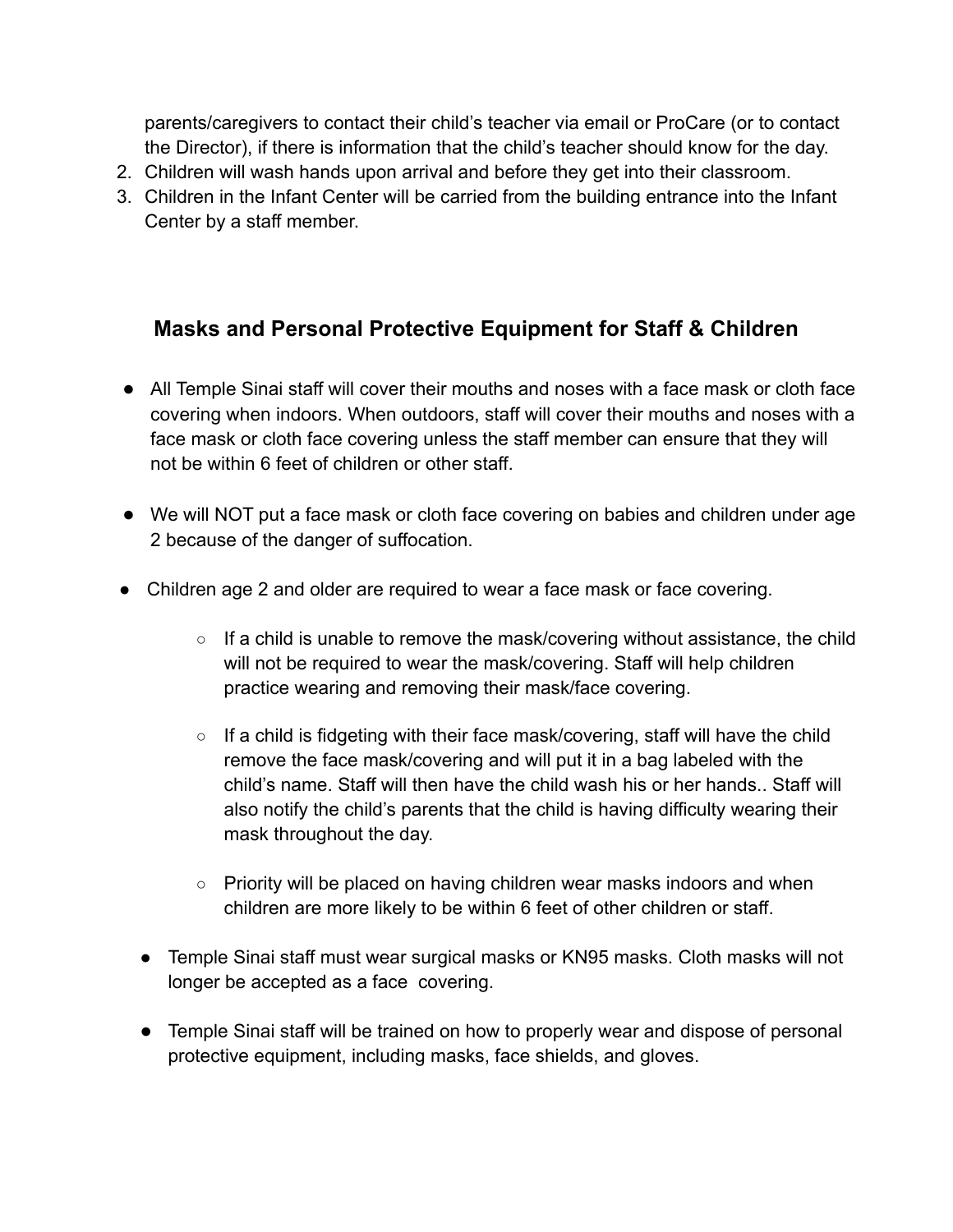It is understandable that children may be afraid of face masks or cloth face coverings at first. To support our children's emotional health and comfort, we will provide parents ideas to help masks or face coverings seem less scary to their children, such as:

- Putting a face mask or cloth face covering on the child's favorite stuffed animal;
- Showing picture of other children wearing face masks or cloth face coverings;
- Drawing a face mask or cloth face covering on the child's favorite book character;
- **For children under age 3**, explaining that we are all wearing masks to keep each other healthy; and
- **For children over age 3**, explaining that germs are special to your own body. Some germs and good and some are bad. The bad ones can make you sick. Because we can't always tell which are good or bad, the cloth face coverings help make sure we keep bad germs away from our bodies.

## **Materials**

- Children will be permitted to bring their own bag/backpack with the materials they need for the day and reusable lunch box/containers/utensils. Please label all your child's belongings.
- Nap materials will be sent home weekly unless the child soils them or is sent home from school due to illness.
- We highly discourage children bringing toys from home.
- Parents/caregivers of children 6 months or older should apply sunscreen to children each morning when appropriate. Staff will reapply sunscreen as needed throughout the day, using proper hand hygiene before and after application on each child.

## **Specialist Visitors**

The School will address the individual needs of children who have Individualized Education Programs (IEPs) or Individualized Family Service Plans (IFSPs) to ensure that they receive necessary educational services. The School director or her designee will work with parents and related service providers to determine the best plan for each individual student on a case-by-case basis. Any special visitor will adhere to all the staff guidelines including but not limited to: temperature monitoring, mask wearing, and the School's illness policy.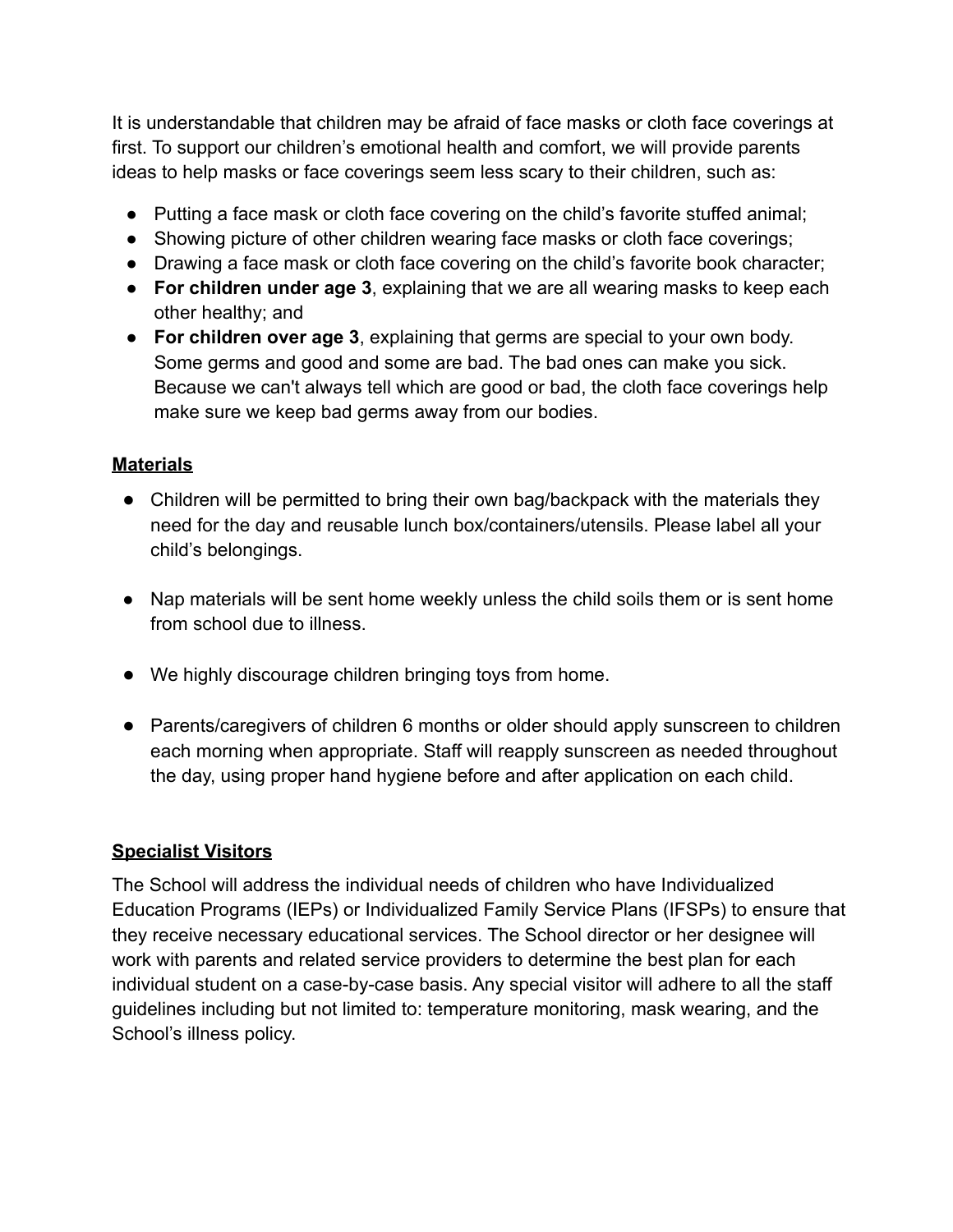## **Illnesses Illness/Stay Home Policy**

- The School will communicate with parents/caregivers about the importance of children staying home when they are sick. Parents/caregivers may **not** send a child to school medicated to mask or reduce a fever.
- The School will communicate with staff about the importance of them staying home when they are sick. Staff are strongly encouraged to stay in touch with School directors to communicate if and when they begin to feel sick or exhibit symptoms of fever, cough, and/or shortness of breath.
- For children who have underlying health conditions, staff will speak with the child's parents about concerns or challenges that the child may experience upon returning to School.
	- $\circ$  For children with asthma, we will ensure that there is an asthma action plan in place and that relevant staff are trained in this action plan.
- If anyone in a child or staff member's household(s) is awaiting results from a COVID-19 test, the child or staff member is **not** permitted to attend school until their household member receives a negative result. If a household member tests positive, please see the guidelines below.
- If there is any suspicion that someone in a child or staff member's household(s) might have COVID-19 or might have been exposed to COVID-19, please stay home and contact the Director or her designee
- Any child who has displayed [symptoms](https://www.cdc.gov/coronavirus/2019-ncov/symptoms-testing/symptoms.html) of **COVID-19** must meet the following criteria before returning to school:
	- A negative COVID-19 test (a PCR or Rapid lab test- no home tests are permitted); **OR**
	- $\circ$  A signed doctor's note indicating that the child was seen in the office, does not have COVID, and is cleared to return to school; **OR**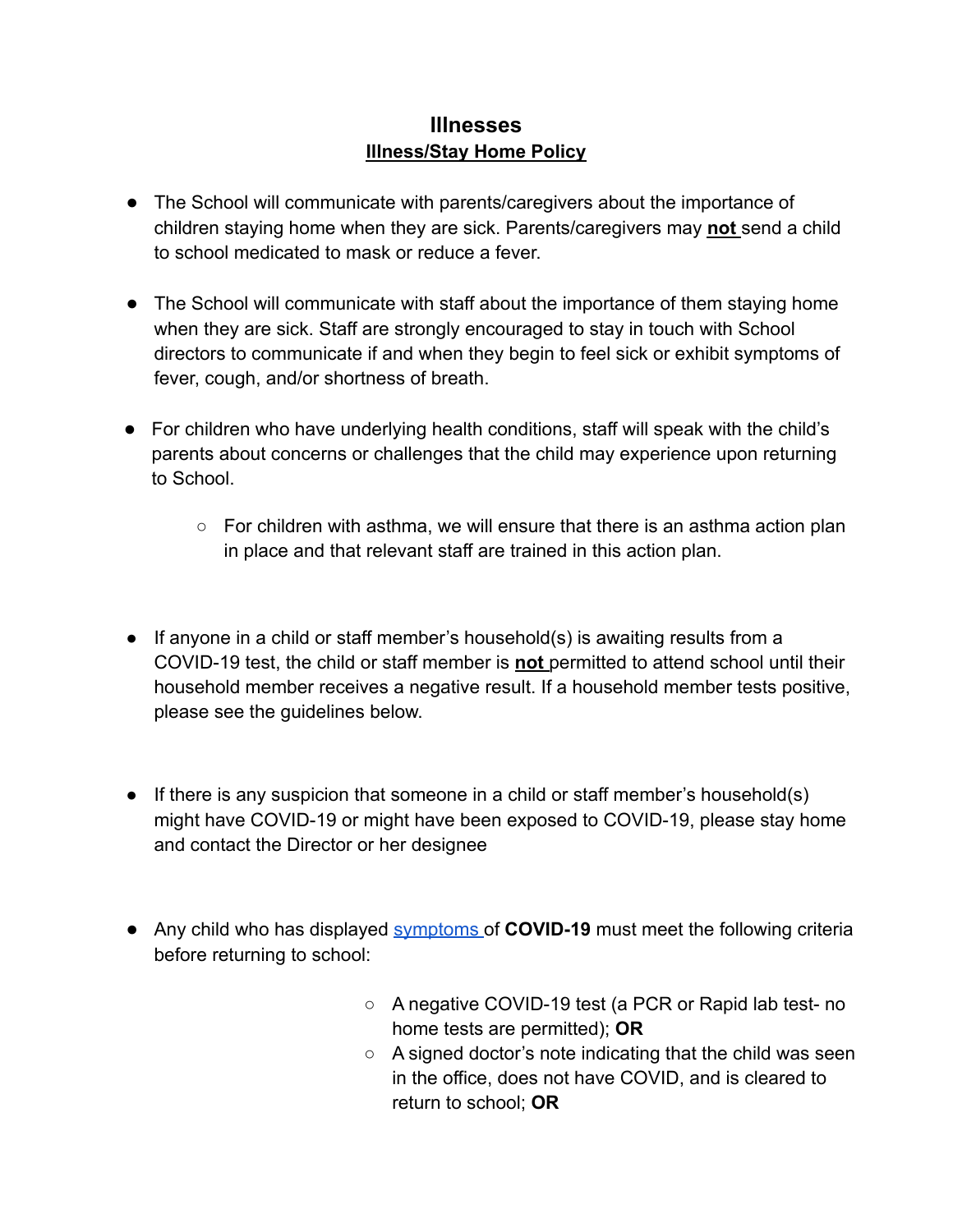- Wait until 10 days have passed since the onset of symptoms, with no fever or other symptoms for the last 72 hours, unmedicated.
- Any staff member who has displayed [symptoms](https://www.cdc.gov/coronavirus/2019-ncov/symptoms-testing/symptoms.html) of **COVID-19** must meet the following criteria before returning to school:
	- A negative COVID-19 test (a PCR or Rapid lab test no home tests are permitted); **OR**
	- A signed doctor's note indicating that the staff member is cleared to return to work; **OR**
	- Wait until 10 days have passed since the onset of symptoms, with no fever or other symptoms for the last 72 hours, unmedicated.
- Any Preschool Family (child or staff) who tests positive for COVID-19 (or who has a household member who has tested positive for COVID-19) must notify the Director or her designee. School staff will maintain confidentiality of the child, family, or staff member.
	- The School will report the case to the Department of Human Services Certification Representative and to the Montgomery County Office of Public Health (610-278-5117).
	- $\circ$  The School will anonymously report the case to the children and staff in the classroom of the affected child or staff member, as well as the children and staff in the classroom of a sibling of the affected child or staff member.
- $\circ$  If a member of the child's or staff's household(s) has a confirmed diagnosis of COVID-19, the child(ren) or staff member will not be permitted to return to school until the proper quarantine procedures have been met. Typically, this involves at least a 14-day quarantine, but specific guidance will be provided after the School receives direction from the Department of Human Services and the Montgomery County Office of Public Health

#### **Child Illnesses During the School Day**

● Any child who begins to exhibit symptoms of illness during the school day will be kept away from the class to the greatest extent possible, and the child's parent/caregiver will be called. The parent/caregiver should pick up the child as soon as possible.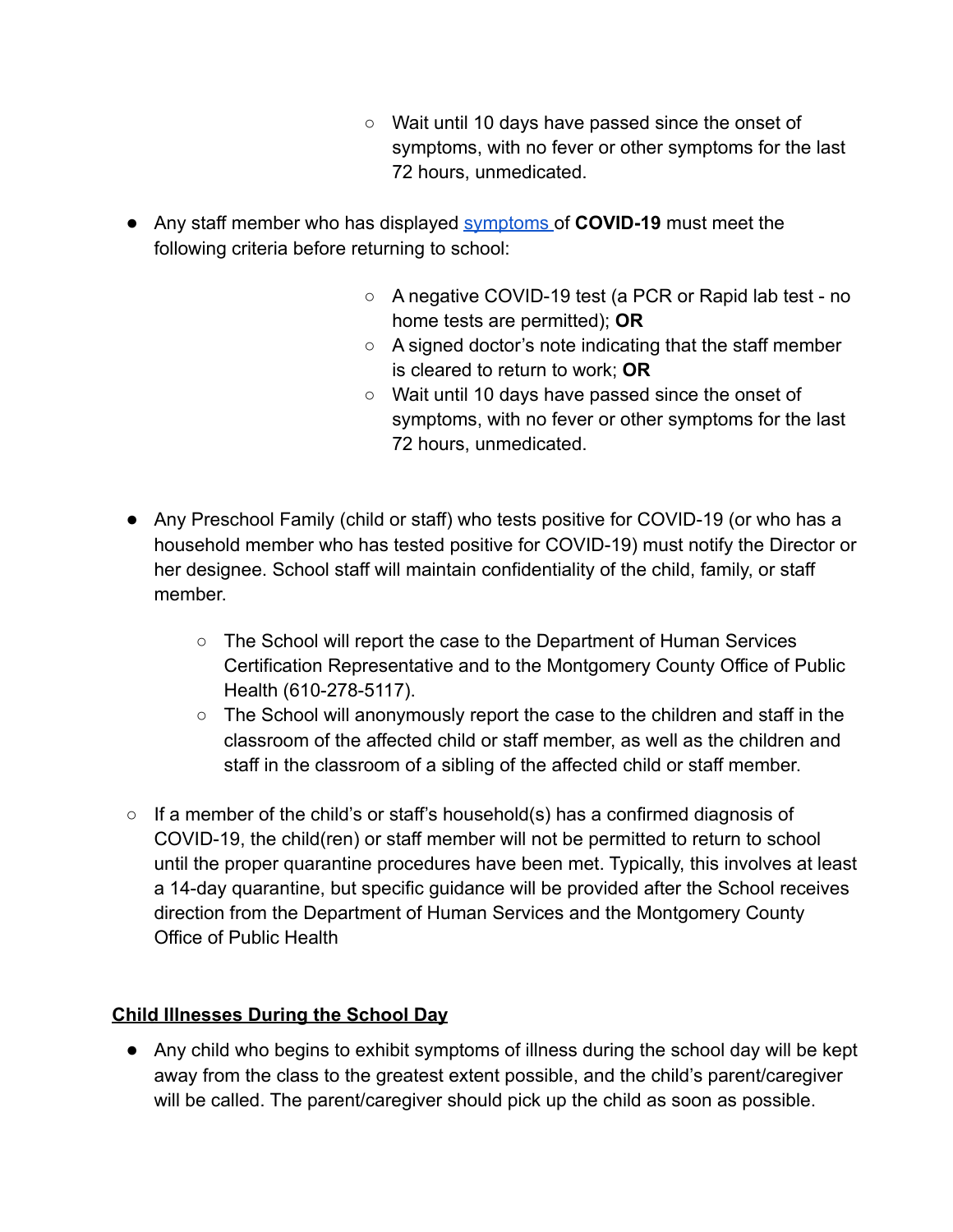- The classroom of any child who becomes ill during the school day will be emptied, disinfected as soon as possible.
- General Sickness: We understand children get sick. Please refer to the below guidelines for how our School community handles non-COVID-19 illness.
	- $\circ$  Fever: In the case of a fever with no other symptoms, the child can return to school after being fever-free and unmedicated for 24 hours.
	- $\circ$  General Illness: If a child has a runny nose, but is unable to wear a mask due to a drippy nose, they will be asked to stay home or will be sent home.
	- Diarrhea: If a child has 3 loose or diarrhea bowel movements they will be sent home.
	- Vomiting: If a child vomits at school they will be sent home.
	- After being sent home from School due to illness (fever of 100.4 or higher, vomiting, diarrhea, excessive coughing and runny nose, or more that one COVID-19 symptom), children must be assessed by a medical provider and the parents/caregivers must provide a note from the medical provider clearing them to return to school.
	- **○ If you are unsure if your child should stay home, please err on the side of caution and contact your own health care provider for guidance. We are counting on you to help keep our School and community healthy and safe!**

#### **Refunds**

● We will not be issuing any refunds due to classroom closure.

# **Cleaning and Disinfecting Procedures**

#### **Classrooms, Outdoor Spaces, and Other Facility Locations**

- Throughout the day, classroom staff will periodically use disinfectant wipes or disinfectant cleaner to wipe down commonly touched surfaces, including toys, games, doorknobs, light switches, railings, tabletops, and chairs.
- At the end of each school day, cleaning staff will clean all classrooms, bathrooms, and common spaces using the following protocol:
	- Take out the trash
	- Vacuum carpets